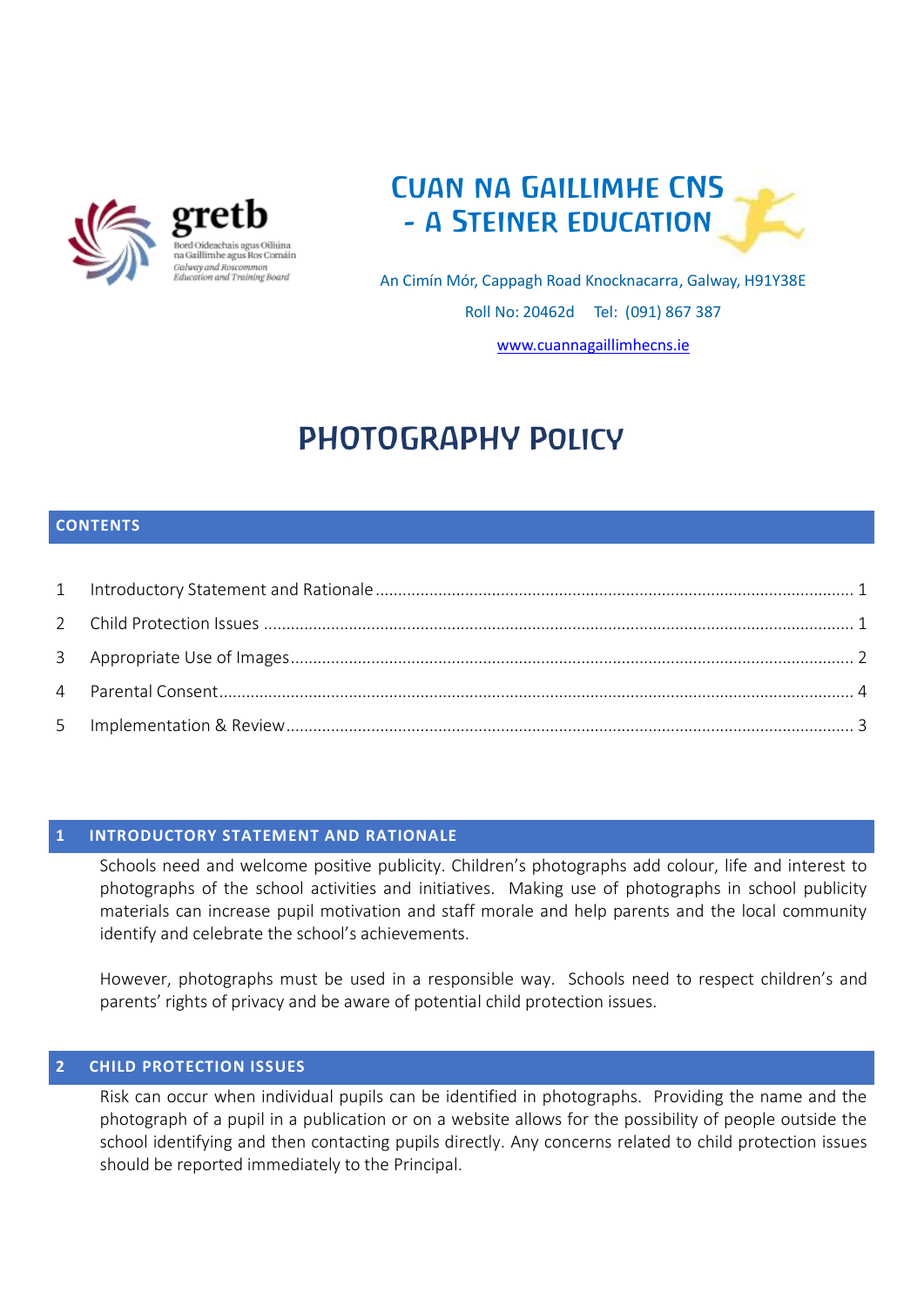<span id="page-1-0"></span>Cuan na Gaillimhe CNS adopts the following guidelines when using the photographs of children in school publicity materials, including use of images/names on the school website, newsletters, and displays:

- 1. Staff will not identify children by name in photographs displayed. The school's digital cameras must not leave the school setting (unless on an educational visit, outdoor school activity)
- 2. Staff/interns will not use their personal phones to take photos. They will only use school camera.
- 3. Until school cameras are purchased for each class, the phones of teaching staff may be used to take photos/videos on the strict understanding that all images/recordings are removed from teacher's phones at the end of each week.
- 4. Interns can be asked to take photos. Until the school cameras have been purchased for each class, or if the school camera is unavailable, they can use the teacher's phone, if the teacher is happy for them to do so. They cannot use their own phone. The only exception is if they need to take a photo for their portfolio as part of their university requirements. In that case it will be with the specific permission of the class teacher. They may also take a class group photo at the end of their internship with their own phone but they are to be reminded by the class teacher that they cannot post this online and/or name individual children in the photo.
- 5. We do not use photographs of children participating in swimming events.
- 6. We never use the image of a child who is known to be the subject of a court order.
- 7. On some occasions, e.g. a child/children participating in an event, or a photograph of 'Junior Infants', the local/national newspaper may wish to publish a photograph with the accompanying children's names. By signing the consent form below, you as parents or guardians are giving the school permission to name your child for this purpose.
- 8. Staff must ensure that press are made aware of the School Policy and that the Photographer complies with the School Policy.
- 9. Providing parental consent is secured, there is no breach of the Data Protection Act in simply passing on a child's name to a journalist. If the school / parents are concerned that a newspaper has used the photograph and name of a child inappropriately, they should contact the Press Complaints Commission.

WEBSITES – When using photographs on websites, the school follows the same rules as other publicity materials. We do not name individual children and identify them in photographs. We focus on activity rather than close up of children in website photos.

10. Pupils must not be approached or photographed while at school without the permission of the school authorities.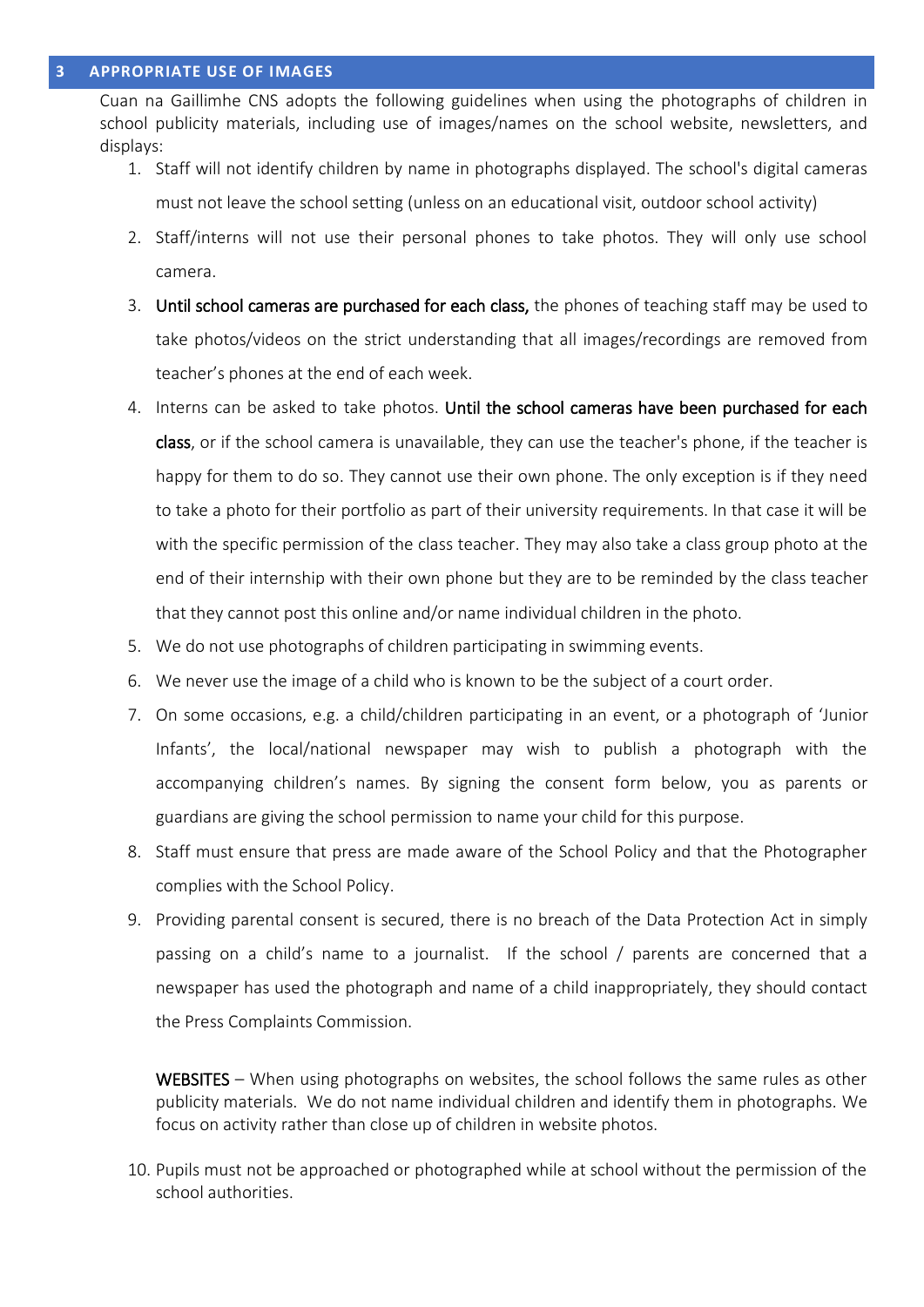#### 11. Family & Public school events:

- Parents/Guardians or other spectators may want to photograph or video at an event such as a family event open to the public. This is a valuable part of school life and can be very rewarding for both the family and school.
- However the school reserves the right to ask parents / visitors not to take photographs of children / use videoing equipment if it disrupts an event or the school feels the images may be used inappropriately.
- Parents are asked to respect the views of others. All recordings and photographs by staff and parent/carers must always be in full view of all attending. Often photographs may contain other children in the background.
- 12. **Volunteering.** Parents or volunteers may, with the permission/request of the school, accompany children on school outings. On all outings only the school camera/teacher's phone will be used to minimise disruption and maximise supervision.
- 13. Parents or visitors must not post photographs or video containing other children on social media websites.
- 14. Staff must not post photographs or video containing school children on any personal social media websites.
- 15. Any Visitors may only use their phones outside the school gates building and should be challenged if seen using a camera inappropriately or photographing children.

#### <span id="page-2-0"></span>**4 IMPLEMENTATION & REVIEW**

This policy will be communicated to staff and the school community as appropriate and will be subjected to regular review. In accordance with the systematic cycle of review of policies adopted in Cuan na Gaillimhe NS, it will be reviewed initially after one year and then every two years, unless there is a compelling reason to review it earlier.

This policy was reviewed by the Board of Management of Cuan na Gaillimhe CNS on the 27<sup>th</sup> of April 2020.

Devoy Socding

Chairperson of the Board of Management

*To be reviewed: December 2022*